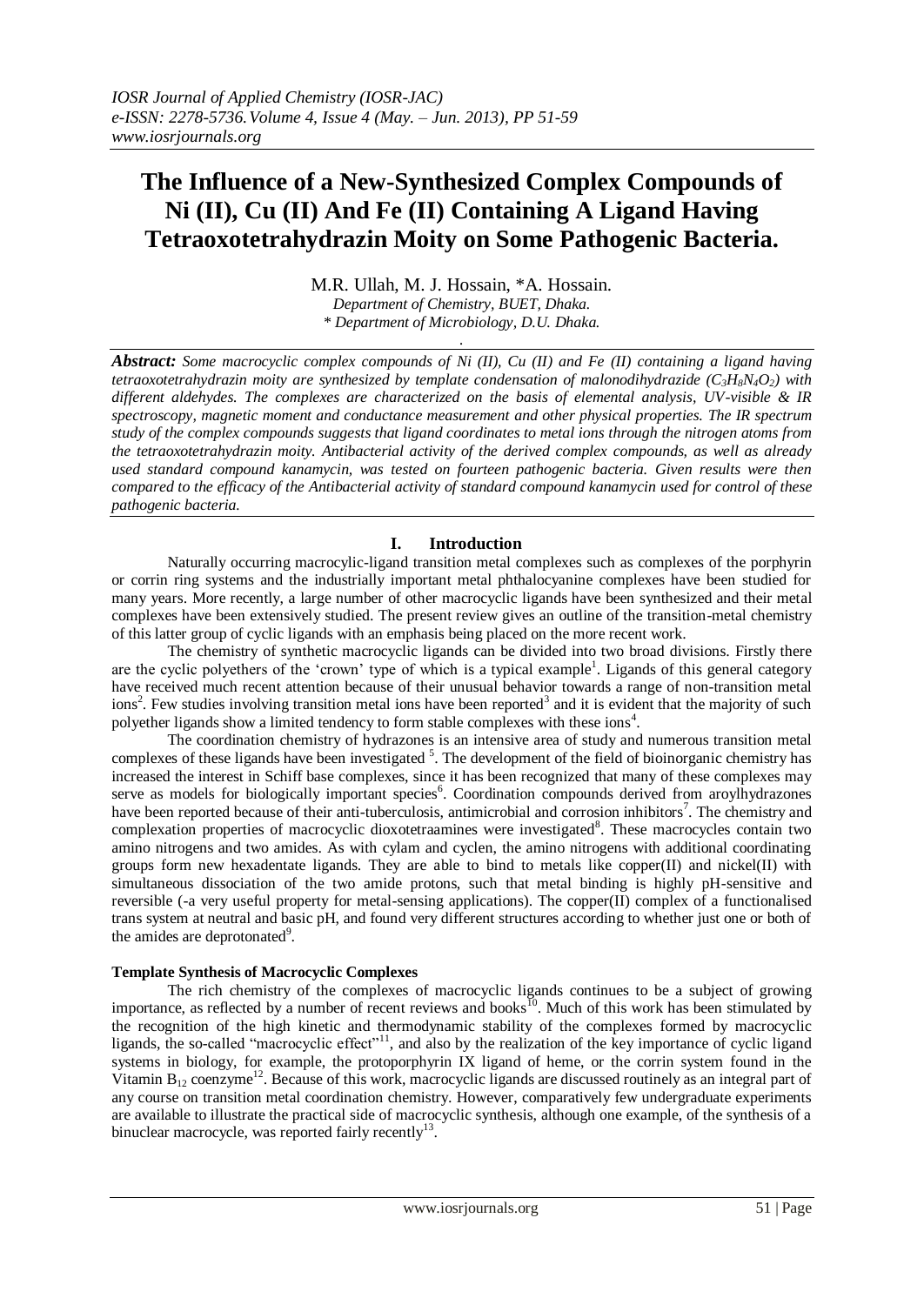### **Coordination Complex of Perchlorate Ion**

The recent article describing the use of  $\left[\text{Cu(tmen)(arac)}\right]\text{ClO}_4$  as a color indicator for solvent parameters<sup>14</sup> fails to identify the potential danger associated with the preparation and handling of this salt. Most of us are aware that "organic perchlorates are self-contained explosives<sup>15</sup> However, many overlook the fact that a perchlorate salt of a cation, such as a complex ion that contains an organic group or other oxidizable atoms, is also an explosive (although the conditions required to initiate an explosion vary from sample to sample). For example, one sample of  $\text{Co}(H_2O)_3(\text{Cl}O_4)$  detonated under a slight impact while attempts to repeat the detonation with other samples were not successful<sup>16</sup>. Such compounds must be handled with great care<sup>17</sup>, if at all. The complex  $[Ag(1NHSAL)_2(CIO_4)]$  and  $[Ag(1NHHAP)_2ClO_4]$  have been synthesis<sup>18</sup> by adding ligand dropwise and mixed with metal perchlorate solution in the 2:1 molar ratio, (where ligand INHSAL  $= 2$ hydroxybenzal dehyde) 1 NHHAP=2hydroxy acetophenone. On the basis of IR spectra showed a band at (1090- $620$ ) cm<sup>-1</sup> regions these are assignable that perchlorate coordinate to the metal.<sup>19</sup>

#### **Biological Activity of Some Important Compounds**

Complex compound is very important in bioinorganic chemistry. Over the last decade or so there has been a growing awareness of the importance of wide range of metallic and non metallic elements in biological system<sup>20</sup>. Some 25 elements which are currently throughout to be essential to life, ten can be classified as trace metal ions; Fe, Cu, Zn, Mn, Co, Cr, Sn, V and Ni and four as bulk metal ions; Na, K, Mg and Ca. In addition there is some tentative evidence that Cd and Pb may be required at very low levels. There is also evidence that Sn, As and Br may possibly be essential trace elements. In the following section the out line of the chemistry and biological effects of some of the essential and polluting elements is given bellow.

A number of metal complexes and ligand have been shown to be chemically useful in variety of areas, e.g. As antitumor agent's antiviral agents and in the treatment of illness, for example, in haemocyanins, contain Cu and bind one molecule of  $O_2$  for every pair of copper(I) ions. Haemocyanine is found only in molluscs and arthropods. Inorganic chemistry has been interested in developing suitable copper complexes which would minic some of properties of haemocyanin.<sup>21</sup>

#### **Aim of the Present Work**

Macrocyclic complex compounds are an immense filed in chemistry, especially in coordination chemistry and in bio-inorganic chemistry.

In the nature a lot of macrocyclic compounds are known (e.g. haemoglobin, myoglobin, vitamin  $B_{12}$ ) coenzymes where the metal atoms are Fe, Co and the basic macrocyclic unit is porphyrin but have different functional group to the macrocyclies). The chemical properties of some macrocyclic compounds resemble those of antibiotics.<sup>22</sup> For instance, macrolactones resemble the natural metabolites such as nonatine and monactine. In the recent years considerable attention have been given to the synthesis of macrocyclic complex<sup>23</sup>. These complex compounds have been used an model system of biologically important materials, such as porphyrin and corins. Some of the macrocyclic ligand cannot be easily prepared from the reactants<sup>24</sup>. In that case the complex compounds could be synthesised by template method. The desire macrocyclic ligand can be isolated by stripping the complex compounds<sup>25</sup>. Macrocyclic tetraaza complex of Ni<sup>2+</sup> act as catalyst to reduce CO<sub>2</sub> to CO and Fe<sup>2+</sup>, Mn<sup>3+</sup> porphyrins have been most commonly studied catlyst.<sup>26</sup>

In view of the extensive use as drugs and significant pharmacological activities of macrocyclic complexes and their derivatives, it is desired to synthesize macrocyclic complexes of Ni (II), Cu (II) and Fe (II). The synthesized macrocyclic complexes and their derivatives are expected to have microbial activity.

Therefore, considering the rapid increasing importance of macrocyclic ligand and their complexes in biology and in medicine the present work is divided in to two parts:

i. Firstly, synthesis of some new macrocyclic complexes by the reactions of malonodihydrazide with Ni(II), Cu(II) and Fe(II) perchlorate in the presence of formaldehyde, acetaldehyde, butyraldehyde will be characterised by elemental analysis, UV visible and IR spectral analysis, magnetic moment and conductance measurements and some other physical properties.

ii. Secondly, study of antibacterial activity of the synthesised complexes (some test organisms such as, *Salmonella-17, Klebsilla, Shigella dysenteriae, Shigella shiga, Shigella boydii, Shigella sonnei, Shigella flexneri, Escherichia coli, Pseudomonas aeruginosa, Salmonella, Bacillus megaterium, Sarcina lutea, Staphylococcus aureus, Bacillus cereus*) including the investigation of minimum inhibitory concentration of the complexes.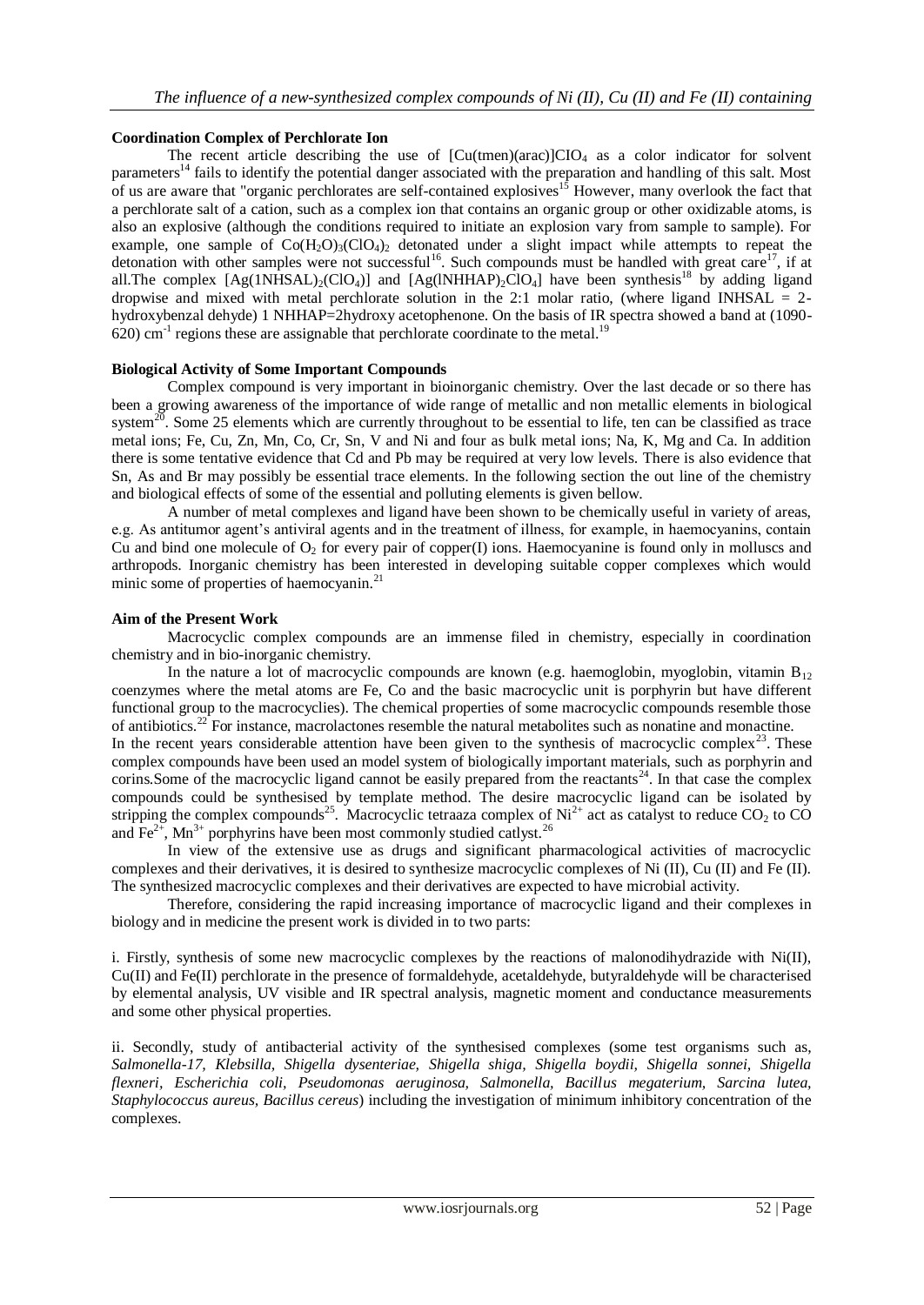## **II. Experimental**

The ligand precursor, malonodihydrazide was prepared by the literature procedure<sup>27</sup>. Micro analysis for carbon hydrogen and nitrogen were obtained by using Kjeldahl Method for elemental analysis.Infrared spectra (as KBr disc) were recorded using a shimadzu FTIR-8400 spectrometer from 4000-400 cm-1 and uv-visible spectra on shimadzu uv-160 Spectrophotometer in DMSO. Magnetic moment measurements were done on Sherwood scientific magnetic susceptibility balance. Conductivities were measured by CG-857 Scott Gerate GmbH conductivity meter with a dip type cell having platinum electrodes in DMSO. Metals were estimated complex complex metrically using EDTA and DMG after fuming the complexes with sulfuric acid<sup>28</sup>. Melting points were determined on an electro thermal melting point apparatus (model no. AZ 6512).

#### **III. Preparation Of Macrocyclic Complexes.**

#### **Preparation Of**  $[Ni(C_8h_{16}n_8o_4)(Clo_4)_2]$  **Complex 1.**

To the aqueous malonodihydrazide,  $C_3H_8N_4O_2(0.792 \text{ g}, 6 \text{ mmol in } 10 \text{ mL water})$  formaldehyde solution (0.48 g, 6 mmol 37%) was added. To the above solution nickel(II) perchlorate hexahydrate (1.096 g, 3 mmol in 10 mL water) was added and the whole mixture was refluxed with constant stirring for two hours and cooled down. A blue precipitate was formed immediately. The product was washed with ethanol for three times and dried in a vacuum desiccator over anhydrous CaCl<sub>2</sub>. The melting point of the compound was  $270^{\circ}$ C and yield was 1.894 g (80%). The compound was soluble in DMSO and insoluble in acetone, ethanol, water and chloroform. Same procedure was applied for the preparation of complexes 2, and 3 using acetaldehyde and cinnamaldehyde were the reaction mixture was refluxed for 12 and 20 hours respectively. Similarly the complexes (4-6) were Synthesized by the reaction of malonodihydrazide, Copper(II) Perchlorate and Corresponding aldehydes (viz., formal dehyde acetaldehyde, cinnamaldehyde)respectively. The complexes (4-6) were prepared by refluxing for half an hour, 4, 4 hours respectively.

Similarly the complexes (7-9) were Synthesized by the reaction of malonodihydrazide, Iron(II) Perchlorate and Corresponding aldehydes (viz., formal dehyde acetaldehyde, cinnamaldehyde)respectively. The complexes (7-9) were prepared by refluxing for 2, 2 and 4 hours respectively.

# **Macrocyclic Complexes Of M (II)**

# **IV. Result And Discussion**

Reactions of malonodihydrazide with metal (II) perchlorate hexahydrate (where  $M=Ni(II)$ , Cu(II), Fe(II)) in presence of formaldehyde, acetaldehyde and cinnamaldehyde give some 16 member macrocyclic complex as described above Complexes (1-9) are characterized on the basis of elemental analysis, magnetic moment  $\&$  conductance measurements, UV-visible spectra  $\&$  infrared studies and other physical properties, like melting point, solubility, colour etc. Molar conductance data of the complexes (1-9) are shown in Table 4.3. The conductance values of the complexes suggested that they are non-electrolytic in nature<sup>29</sup>.

The infrared spectra of the complexes (1-9) are shown as spectral data (Table 4.5) of the complexes showed a strong and broad band at  $(3246-3265)$  cm<sup>-1</sup> which is assigned for the  $v(NH)$  stretching<sup>30</sup>.

Due to coordination the  $v(N-H)$  stretching of the amide group goes to the higher field at (3246, 3265)  $cm^{-1}$  region as compared to the starting material malonodihydrazide<sup>31</sup>. In the complexes the terminal-NH<sub>2</sub> group of malonodihydrazide condensed with the aldehyde moiety form a new secondary<sup>1</sup>-NH group which may appear at the same region (or overlape) as to the amide-NH group as a result the  $v(N-H)$  band appear as a strong and broad band. [The starting material malonodihydrazide have three  $v(N-H)$  bands at (3248, 3213, 3050) cm<sup>-1</sup>. The bands at (3248, 3050) cm<sup>-1</sup> for the asymmetrie and symmetric  $v(N-H)$  stretching of the terminal-NH<sub>2</sub> moiety and 3213 cm<sup>-1</sup> for amidic (N-H) group]. The complexes showed a broad band at  $(2920-2972)$  cm<sup>-1</sup> is suggested for the  $v(C-H)$  stretching of aliphatic moiety<sup>32</sup>. The complexes showed a strong band at (1649-1674) cm<sup>-1</sup> which represent the  $v(C=O)$  of NH-NH-CO-CH<sub>2</sub> moity<sup>32</sup>. Three or four band at (625-1145) cm<sup>-1</sup> region also indicated the  $v_1, v_2, v_3, v_4$  bands of (ClO<sub>4</sub>) moiety. These stretching frequency is suggested the coordination of perchlorate to the metal through the O atom<sup>33</sup>. A medium band at (407-412) cm<sup>-1</sup> region is tentatively attributed to the v(M-N) mode<sup>34,35.</sup> indicating the coordination of the lignad to the metal through the nitrogen atom.

The magnetic moment measurement data (Table 4.2) of the Ni(II) complexes (1-3) showed (2.82-3.14) B.M. These values correspond to two unpaired electrons of Ni(II)  $d^8$  system suggest the octahedral environment of the complexes which are consistent with the literature value<sup>1</sup>. The Copper complex (4-6) showed (1.33-1.77) B.M corresponding to one unpaired electron of octahedral Cu(II)  $d^{9}$  system. The Iron(II) complexes (7-9) showed (4.17-4.80) B.M corresponding to four unpaired electron of octahedral Fe(II)  $d^6$  system. The elemental analyses (C, H and N) (Table 4.1) and metal estimation data (Table 4.3) of the complexes are consistent with the proposed formula.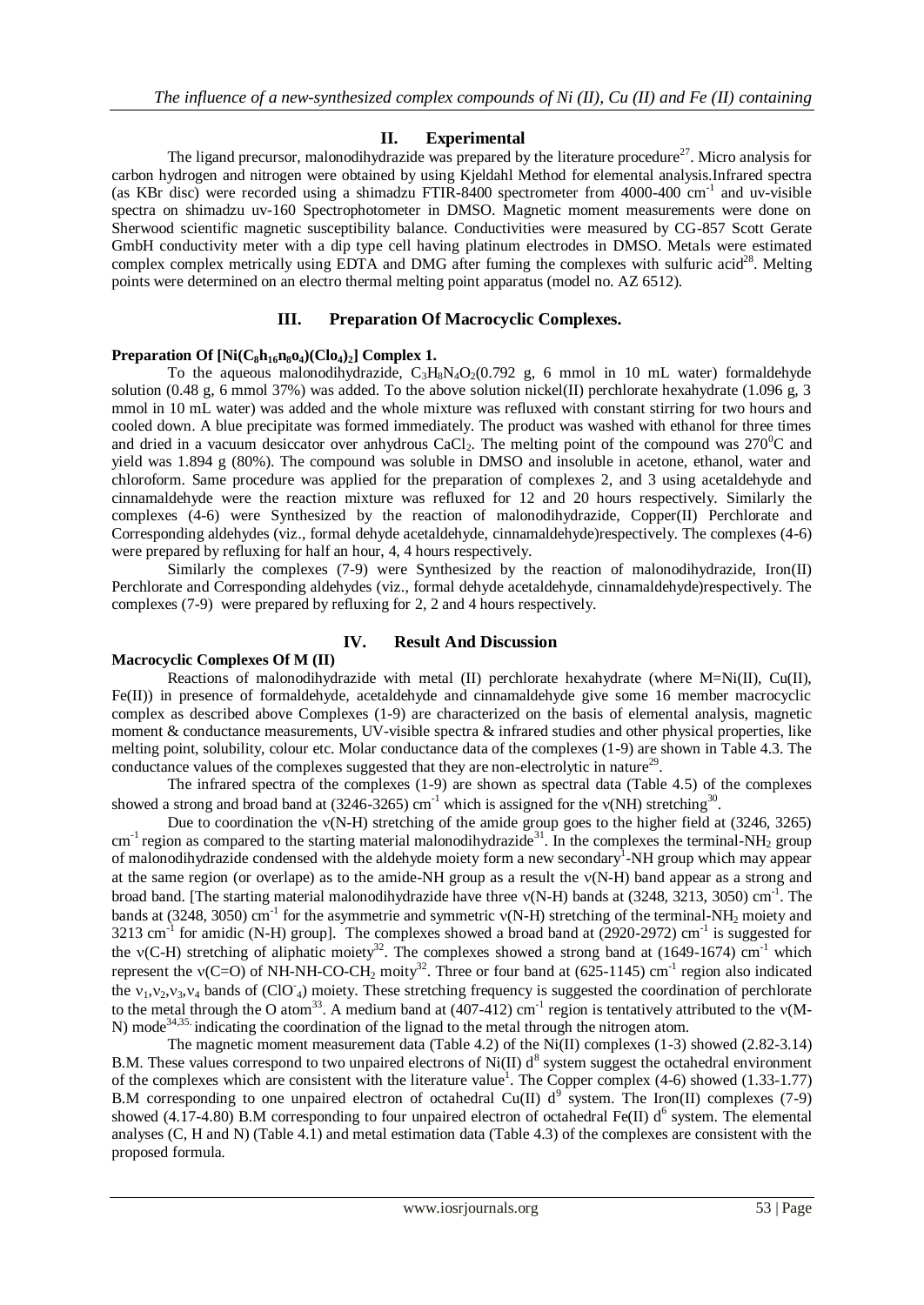The UV-visible spectra of the complexes (1-3) are shown (Table 4.4) band at 450,550 nm, (1) at 400,600 nm (2) and at 410, 650 nm, (3) represent the d-d transition of  ${}^3A_{2g}(F) \rightarrow {}^3T_{1g}(F)$ ,  ${}^3A_{2g}(F) \rightarrow {}^3T_{1g}(P)$ , which suggested the octahedral geometry of the Ni(II) complexes<sup>36</sup>. For octahedral Ni(II)  ${}^{3}A_{2g}(F) \rightarrow {}^{3}T_{1g}(F)$ transition occurs in the near IR region, which is seldom observed because it is in an inconvenient region<sup>37</sup>. The Copper complexes (4-6) showed a d-d transition a t(410-650) nm for the  ${}^{2}E_{g} \rightarrow {}^{2}T_{2g}$  transition of the d<sup>9</sup> configuration of Cu(II) in an octahedral environment. The Iron complexes (7-9) showed a d-d transtion at (390-600) nm for the <sup>2</sup>E<sub>g</sub>  $\rightarrow$  <sup>2</sup>T<sub>2g</sub> for d<sup>6</sup> configaration of Fe(II) in an octahodral environment. On the basis of elemental analysis magnetic moment and conductance measurements, UV Visible spectra, infrared spectra and other physical properties the suggested structure of the complexes are octahedral in nature as in Fig.4.1.



|                                                                                                        | Fig. $4.1$ |
|--------------------------------------------------------------------------------------------------------|------------|
| $M = Ni(II)$ , where R=H(1), CH <sub>3</sub> (2), C <sub>6</sub> H <sub>5</sub> CH=CH <sub>2</sub> (3) |            |
| $M = Cu(II)$ , where R=H(4), CH <sub>3</sub> (5), C <sub>6</sub> H <sub>5</sub> CH=CH <sub>2</sub> (6) |            |
| $M = Fe(II)$ , where R=H(7), CH <sub>3</sub> (8), C <sub>6</sub> H <sub>5</sub> CH=CH <sub>2</sub> (9) |            |

**Table-4.1: Elemental Analytical data of compounds (1-9)**

| N <sub>o</sub> | Compounds                           |            | % $\rm{C}$ | %H         |       | $\%N$      |       |
|----------------|-------------------------------------|------------|------------|------------|-------|------------|-------|
|                |                                     | Calculated | Found      | Calculated | Found | Calculated | Found |
|                | $[Ni(C_8H_{16}N_8O_4)(ClO_4)_2]$    | 17.55      | 17.14      | 2.92       | 2.15  | 20.52      | 20.15 |
| 2              | $[Ni(C_{10}H_{20}N_8O_4)(ClO_4)_2]$ | 20.93      | 20.83      | 3.48       | 3.40  | 19.53      | 19.50 |
| 3              | $[Ni(C_{24}H_{28}N_8O_4)(ClO_4)_2]$ | 38.42      | 38.62      | 3.73       | 3.53  | 14.94      | 14.89 |
| 4              | $[Cu(C_8H_8N_4O_{16})(ClO_4)_2]$    | 17.45      | 17.55      | 2.90       | 2.81  | 20.36      | 20.45 |
| 5              | $[Cu(C_{10}H_{20}N_8O_4)(ClO_4)_2]$ | 20.74      | 20.63      | 3.45       | 3.54  | 19.36      | 19.39 |
| 6              | $[Cu(C24H28N8O4)(ClO4)2]$           | 38.17      | 38.26      | 3.71       | 3.61  | 14.84      | 14.79 |
| 7              | $[Fe(C_8H_{16}N_8O_4)(ClO_4)_2]$    | 17.68      | 17.57      | 2.94       | 2.87  | 20.63      | 20.51 |
| 8              | $[Fe(C_{10}H_{20}N_8O_4)(ClO_4)_2]$ | 16.83      | 16.79      | 2.80       | 2.91  | 19.63      | 19.71 |
| 9              | $[Fe(C_{24}H_{28}N_8O_4)(ClO_4)_2]$ | 38.56      | 38.68      | 3.74       | 3.85  | 14.99      | 15.09 |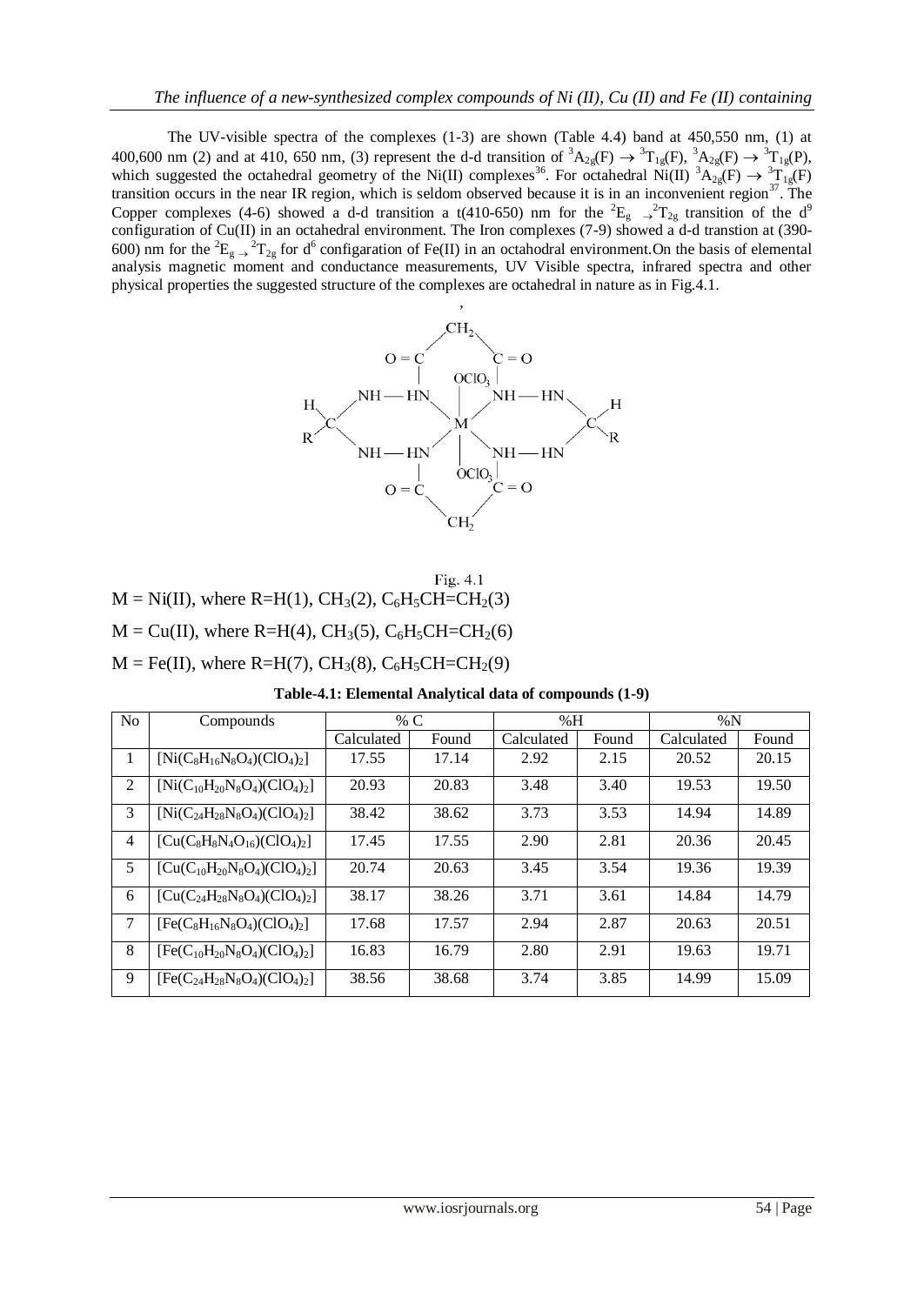| N <sub>0</sub> | Compounds                           | Sample      | Weight    | Susceptibility       | Susceptib      | Mass          | Molecular | Molar                   | ueff |
|----------------|-------------------------------------|-------------|-----------|----------------------|----------------|---------------|-----------|-------------------------|------|
|                |                                     | length, $l$ | Of the    | Of the empty         | ility of       | susceptib     | weight, M | susceptib               | B.M. |
|                |                                     | In cm       | Sample,   | tube, $\mathbf{R}_0$ | the            | ility,        |           | ility                   |      |
|                |                                     |             | $m$ in gm |                      | sample         | $x_gx^{10-6}$ |           | $x_g$ x <sup>10-6</sup> |      |
|                |                                     |             |           |                      | with test      | C.G.S.        |           | C.G.S.                  |      |
|                |                                     |             |           |                      | tube, $\bf{R}$ | unit          |           | unit                    |      |
| 1              | $[Ni(C_8H_{16}N_8O_4)(ClO_4)_2]$    | 3.4         | 0.0594    | $-65$                | $-15$          | 5.97          | 545.69    | 3.258                   | 2.89 |
| $\overline{c}$ | $[Ni(C_{10}H_{20}N_8O_4)(ClO_4)_2]$ | 2.9         | 0.0466    | $-60$                | $-8$           | 6.750         | 573.2     | 3.874                   | 3.14 |
| 3              | $[Ni(C24H28N8O4)(ClO4)2]$           | 3.8         | 0.0346    | $-42$                | $-20$          | 5.04          | 749.6     | 3.77                    | 2.82 |
| $\overline{4}$ | $[Cu(C_8H_{16}N_4O_{16})(ClO_4)_2]$ | 2.9         | 0.0794    | $-59$                | $-32$          | 2.057         | 546.806   | 1.124                   | 1.77 |
| 5              | $[Cu(C_{10}H_{20}N_8O_4)(ClO_4)_2]$ | 3.3         | 0.0626    | $-38$                | $-31$          | 0.769         | 578.5     | 0.442                   | 1.24 |
| 6              | $[Cu(C_{24}H_{28}N_8O_4)(ClO_4)_2]$ | 2.6         | 0.093     | $-67$                | $-66$          | 0.583         | 754.5     | 0.439                   | 1.33 |
| 7              | $[Fe(C_8H_{16}N_8O_4)(ClO_4)_2]$    | 4.5         | 0.0493    | $-79$                | $-9$           | 13.32         | 542.85    | 7.27                    | 4.17 |
| 8              | $[Fe(C_{10}H_{20}N_8O_4)(ClO_4)_2]$ | 4.2         | 0.0405    | $-75$                | $-8$           | 14.49         | 570.36    | 8.27                    | 4.46 |
| 9              | $[Fe(C24H28N8O4)(ClO4)2]$           | 4.3         | 0.0456    | $-77$                | $-12$          | 12.79         | 746.76    | 9.55                    | 4.80 |

**Table-4.2:** Magnetic moment data of compounds  $(1-9)$ . T =  $301^0$ k

**Table-4.3: Analytical data and other physical properties of compounds (1-9)**

| N <sub>0</sub> | <b>Compounds</b>                    | $\frac{0}{0}$ | <b>Colour</b> | <b>Melting</b>       | $M\%$             |              | <b>Molar</b>                        |
|----------------|-------------------------------------|---------------|---------------|----------------------|-------------------|--------------|-------------------------------------|
|                |                                     | yield         |               | Point <sup>0</sup> C | <b>Calculated</b> | <b>Found</b> | <b>Conductance</b><br>$ohm1cm2mol1$ |
| 1              | $[Ni(C_8H_{16}N_8O_4)(ClO_4)_2]$    | 80            | Light blue    | 270(d)               | 10.73             | 10.83        | 3.23                                |
| 2              | $[Ni(C_{10}H_{20}N_8O_4)(ClO_4)_2]$ | 60            | Off white     | 255(d)               | 10.22             | 9.99         | 1.63                                |
| 3              | $[Ni(C_{24}H_{28}N_8O_4)(ClO_4)_2]$ | 75            | Yellow        | 250(d)               | 7.82              | 7.92         | 2.63                                |
| 4              | $[Cu(C_8H_8N_4O_{16})(ClO_4)_2]$    | 70            | Olive green   | 200(d)               | 11.53             | 11.98        | 1.99                                |
| 5              | $[Cu(C_{10}H_{20}N_8O_4)(ClO_4)_2]$ | 65            | Green         | $245$ (d)            | 10.97             | 10.54        | 4.13                                |
| 6              | $[Cu(C24H28N8O4)(ClO4)2]$           | 80            | Yellow        | 230(d)               | 8.15              | 8.01         | 2.63                                |
| 7              | $[Fe(C_8H_{16}N_8O_4)(ClO_4)_2]$    | 80            | White         | 210(d)               | 10.28             | 10.02        | 1.29                                |
| 8              | $[Fe(C_{10}H_{20}N_8O_4)(ClO_4)_2]$ | 70            | Red           | $240$ (d)            | 9.79              | 9.01         | 2.63                                |
| 9              | $[Fe(C_{24}H_{28}N_8O_4)(ClO_4)_2]$ | 65            | Prussian blue | 235(d)               | 7.47              | 6.93         | 3.14                                |

**Table-4.4: UV-visible absorption maxima of compounds (1-9)**

| N <sub>0</sub> | <b>Compounds</b>                    | $\lambda$ max (n.m) |
|----------------|-------------------------------------|---------------------|
| 1              | $[Ni(C_8H_{16}N_8O_4)(ClO_4)_2]$    | 450, 550            |
| 2              | $[Ni(C_{10}H_{20}N_8O_4)(ClO_4)_2]$ | 400, 600            |
| 3              | $[Ni(C_{24}H_{28}N_8O_4)(ClO_4)_2]$ | 410, 650            |
| $\overline{4}$ | $[Cu(C_8H_8N_4O_{16})(ClO_4)_2]$    | 400, 570            |
| 5              | $[Cu(C_{10}H_{20}N_8O_4)(ClO_4)_2]$ | 400, 550            |
| 6              | $[Cu(C_{24}H_{28}N_8O_4)(ClO_4)_2]$ | 410, 650            |
| 7              | $[Fe(C_8H_{16}N_8O_4)(ClO_4)_2]$    | 410, 575            |
| $8\,$          | $[Fe(C_{10}H_{20}N_8O_4)(ClO_4)_2]$ | 400, 550            |
| 9              | $[Fe(C_{24}H_{28}N_8O_4)(ClO_4)_2]$ | 390, 600            |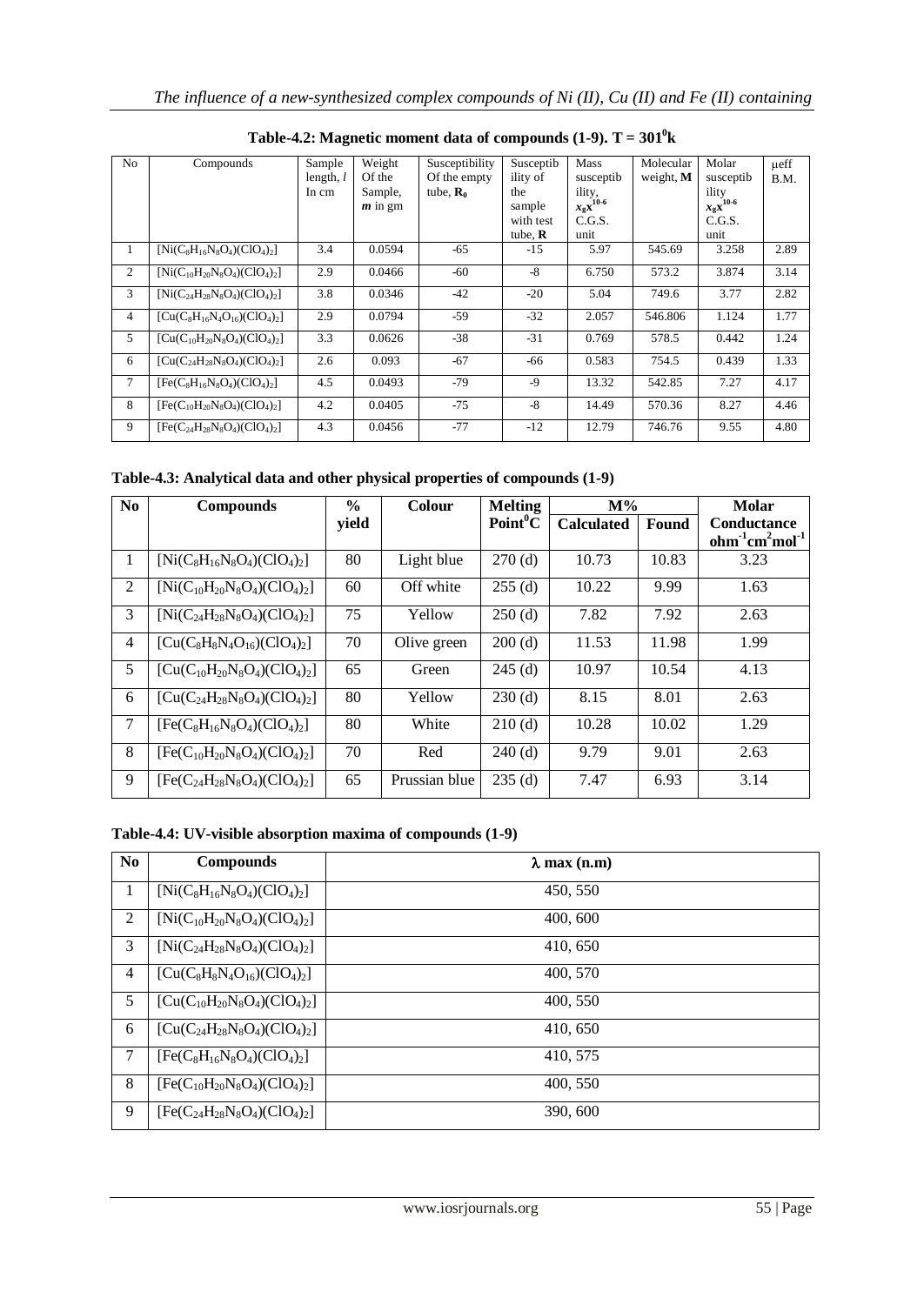| N <sub>0</sub> | <b>Compounds</b>                    | $V(C-H)cm-1$         | Table-4.5. Important limitated specular bands of compounds (1-9)<br>$V(\overline{C=O})cm^{-1}$ | $V(NH)cm^{-1}$ | $V(M-N)cm-1$ | $V(\overline{ClO_4})cm^{-1}$ |
|----------------|-------------------------------------|----------------------|------------------------------------------------------------------------------------------------|----------------|--------------|------------------------------|
|                |                                     |                      |                                                                                                |                |              | 1145                         |
| 1              | $[Ni(C_8H_{16}N_8O_4)(ClO_4)_2]$    | 2920                 | 1674                                                                                           | 3230           | 408          | 1089                         |
|                |                                     |                      |                                                                                                |                |              | 626                          |
|                |                                     |                      |                                                                                                |                |              | 1120                         |
| $\overline{2}$ | $[Ni(C_{10}H_{20}N_8O_4)(ClO_4)_2]$ | 2972                 | 1662                                                                                           | 3265           | 412          | 1087                         |
|                |                                     |                      |                                                                                                |                |              | 626                          |
|                |                                     |                      |                                                                                                |                |              | 1130                         |
| 3              | $[Ni(C_{24}H_{28}N_8O_4)(ClO_4)_2]$ | 2930                 | 1649                                                                                           | 3207           | 404          | 1080                         |
|                |                                     |                      |                                                                                                |                |              | 688                          |
|                |                                     |                      |                                                                                                |                |              | 1143                         |
| $\overline{4}$ | $[Cu(C_8H_8N_4O_{16})(ClO_4)_2]$    | 1654<br>3219<br>2930 |                                                                                                |                | 412          | 1087                         |
|                |                                     |                      |                                                                                                |                |              | 626                          |
|                |                                     |                      |                                                                                                |                |              | 1143                         |
| 5              | $[Cu(C_{10}H_{20}N_8O_4)(ClO_4)_2]$ | 2925                 | 1654                                                                                           | 3219           | 407          | 1089                         |
|                |                                     |                      |                                                                                                |                |              | 628                          |
|                |                                     |                      |                                                                                                |                |              | 1120                         |
| 6              | $[Cu(C24H28N8O4)(ClO4)2]$           | 2950                 | 1651                                                                                           | 3207           | 404          | 1082<br>617                  |
|                |                                     |                      |                                                                                                |                |              |                              |
| 7              |                                     |                      |                                                                                                |                |              | 1109                         |
|                | $[Fe(C_8H_{16}N_8O_4)(ClO_4)_2]$    | 2965                 | 1678                                                                                           | 3207           | 407          | 1089<br>626                  |
|                |                                     |                      |                                                                                                |                |              | 1120                         |
| 8              | $[Fe(C_{10}H_{20}N_8O_4)(ClO_4)_2]$ | 2916                 | 1678                                                                                           | 3265           | 405          | 979                          |
|                |                                     |                      |                                                                                                |                |              | 613                          |
|                |                                     |                      |                                                                                                |                |              | 1149                         |
| 9              | $[Fe(C_{24}H_{28}N_8O_4)(ClO_4)_2]$ | 2918                 | 1678                                                                                           | 3207           | 412          | 1082                         |
|                |                                     |                      |                                                                                                |                |              | 688                          |
|                |                                     |                      |                                                                                                |                |              |                              |

| Table-4.5: Important infrared spectral bands of compounds (1-9) |
|-----------------------------------------------------------------|
|-----------------------------------------------------------------|

# **Antibacterial Activity Testing**

It has been observed that some drug increases the activity when administered as metal complexes or their metal chalets. The antibacterial activity of the metal complexes **1, 3, 5** and other complexes are recorded against fourteen pathogenic bacteria viz. *Salmonella-17, Klebsilla, Shigella dysenteriae, Shigella shiga, Shigella boydii, Shigella sonnei, Shigella flexneri, Escherichia coli, Pseudomonas aeruginosa, Salmonella, Bacillus megaterium, Sarcina lutea, Staphylococcus aureus, Bacillus cereus*And the result is given in (Table 5.1-5.2) the complex **5** showed the most acitivities above fourteen pathogenic bacteria as shown (Fig 5.0). It is evident from all the tables that the under investigation showed the most activity compared to the complex **1, 3, 5.**The malanodihydrazied complexes **1, 3** and **5** have shown good activity against the above fourteen pathogenic bacteria as seen in (Table 5.1-5.2). The complex **1** showed the best activity against *E. Coli, Sarcina lutea* and less activity against *Klebsilla.* The complex **3** showed the best activity *Salmonella-17, Shigella shiga*, *Shigella sonnei* and less activity against *Pseudomonas aeruginosa.* The complex **5** showed the best activity against *Bacillus cereus* and less activity against *Shigella boydii* the complex **2, 4, 6,** are not showed good activities against the above fourteen pathogenic bacteria. The good activity against *Bacillus cereus* and less activity *Shigella dysenteriae* and other bacteria was not seen. Similarly the complex **2** showed good activities *Shigella shiga* and less activity against *Bacillus megatrium* and other bacteria was not seen activities. The complex **4** showed good activities *Salmonella* and less activities against *shigella sonnei* and other bacteria was not seen activities. The complex **6** showed good activities *Shigella dysenteriae* and less activities against *Shigella boydii, Bacillus megaterium* and other bacteria was not seen activities. All the result are compared with the standard compound, kanamycin as seen in the Table (5.1-5.2) the ligand malanodihydrazide ( $C_3H_8N_4O_2$ ) did not show any activities against the above fourteen pathogenic bacteria.From here it is concluded that the complex **1, 3** and **5** showed good activities against the fourteen pathogenic bacteria as compared to the standard compound, kanamycin. It is evident that the ligand malanodihydrazide did not show any activity.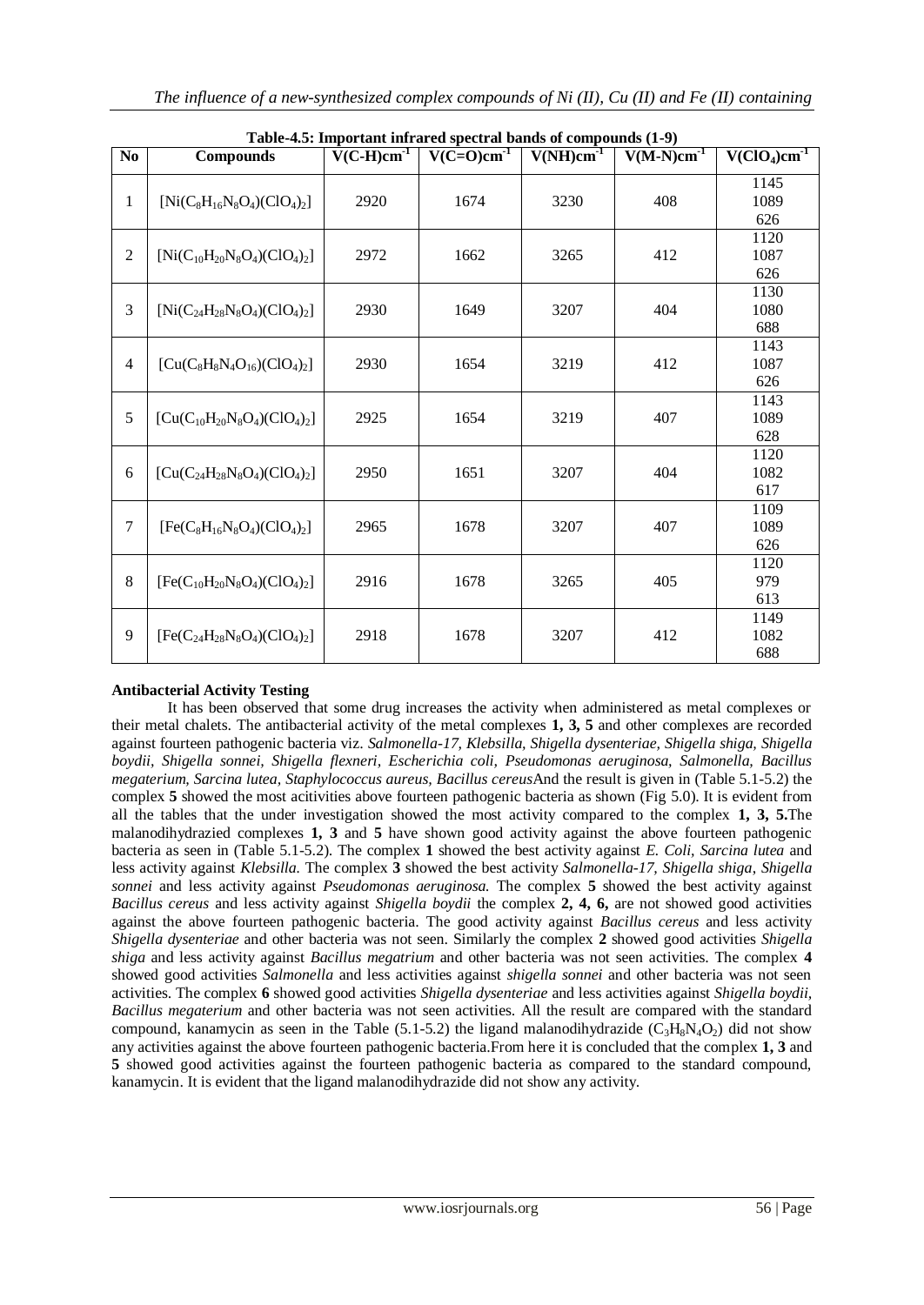

**Fig: 5.0: Photographic representation of zone of inhibition of The complexes 4, 5 the standard compound kanamycin against** *Bacillus cereus***.**

|                           |                                     |                     |                          | Table-5.1                |                          |                          |                          |                          |                          |                    |
|---------------------------|-------------------------------------|---------------------|--------------------------|--------------------------|--------------------------|--------------------------|--------------------------|--------------------------|--------------------------|--------------------|
| Name of<br>microorganisms | Diameter of zone of inhibition (mm) |                     |                          |                          |                          |                          |                          |                          |                          |                    |
| Name of test              |                                     | Complex $01$        |                          |                          | <b>Complex 02</b>        |                          |                          | <b>Complex 03</b>        |                          | <b>Stand</b><br>30 |
| sample                    |                                     |                     |                          |                          |                          |                          |                          |                          |                          |                    |
| Done                      | $200\mu g$<br>/disc                 | $100\mu g$<br>/disc | $50\mu g$<br>/disc       | $200\mu g$<br>/disc      | $100\mu g$<br>/disc      | $50\mu g$<br>/disc       | $200\mu g$<br>/disc      | $100\mu g$<br>/disc      | $50\mu g$<br>/disc       | <b>KAN</b>         |
|                           |                                     |                     |                          |                          | Gram negative bacteria   |                          |                          |                          |                          |                    |
| 1. Salmonella-17          |                                     |                     |                          | 4                        | $\overline{c}$           | $\overline{a}$           | 17                       | 8                        | $\overline{a}$           | 20                 |
| 2. Klebsilla              | 18                                  | 8                   | $\overline{a}$           | $\blacksquare$           | $\overline{a}$           | $\blacksquare$           | $\blacksquare$           | $\overline{a}$           | $\overline{a}$           | 20                 |
| 3. Shigella               | 8                                   |                     |                          | $\overline{8}$           | 6                        | ÷                        | $\overline{\phantom{0}}$ | $\overline{\phantom{a}}$ |                          | 20                 |
| dysenteriae               |                                     |                     |                          |                          |                          |                          |                          |                          |                          |                    |
| 4. Shigella Shiga         | $\overline{a}$                      |                     | L.                       | 8                        | 6                        | $\overline{a}$           | 20                       | 16                       | $\overline{a}$           | 20                 |
| 5. Shigella boydii        | 22                                  | 14                  | $\overline{a}$           | $\overline{a}$           | $\overline{a}$           | $\overline{a}$           |                          |                          | ÷,                       | 20                 |
| 6. Shigella sonnei        |                                     |                     | $\overline{\phantom{m}}$ | $\overline{\phantom{a}}$ | $\overline{a}$           | $\overline{\phantom{a}}$ | 18                       | 14                       | $\overline{a}$           | 20                 |
| 7. Shigella               | ٠                                   |                     | $\blacksquare$           | ٠                        | $\overline{\phantom{a}}$ | $\overline{a}$           |                          | ٠                        |                          | 20                 |
| flexneri                  |                                     |                     |                          |                          |                          |                          |                          |                          |                          |                    |
| 8. Escherichia coli       | 18                                  | 15                  | $\overline{a}$           | 6                        | $\overline{2}$           | $\overline{a}$           |                          | $\blacksquare$           | $\overline{a}$           | 20                 |
| 9. Pseudomonas            |                                     |                     |                          | 20                       | 6                        |                          | 20                       | 6                        |                          | 20                 |
| aeruginosa                |                                     |                     |                          |                          |                          |                          |                          |                          |                          |                    |
| 10. Salmonella            |                                     |                     |                          |                          |                          |                          | ÷                        | ÷.                       | L.                       | 20                 |
| Gram negative bacteria    |                                     |                     |                          |                          |                          |                          |                          |                          |                          |                    |
| 11. Bacillus              | $\overline{a}$                      | $\overline{a}$      |                          |                          |                          |                          |                          | $\overline{\phantom{a}}$ | ٠                        | 20                 |
| megaterium                |                                     |                     |                          |                          |                          |                          |                          |                          |                          |                    |
| 12. Sarcina lutea         | 26                                  | 22                  | $\blacksquare$           | $\blacksquare$           | $\overline{a}$           | $\blacksquare$           | 10                       | 6                        | $\overline{\phantom{a}}$ | 20                 |
| 13.                       |                                     |                     |                          |                          |                          |                          | 19                       | 16                       |                          | 20                 |
| <b>Staphylococcus</b>     |                                     |                     |                          |                          |                          |                          |                          |                          |                          |                    |
| <i>aureus</i>             |                                     |                     |                          |                          |                          |                          |                          |                          |                          |                    |
| 14. Bacillus              |                                     |                     |                          |                          |                          |                          |                          | $\equiv$                 |                          | 20                 |
| cereus                    |                                     |                     |                          |                          |                          |                          |                          |                          |                          |                    |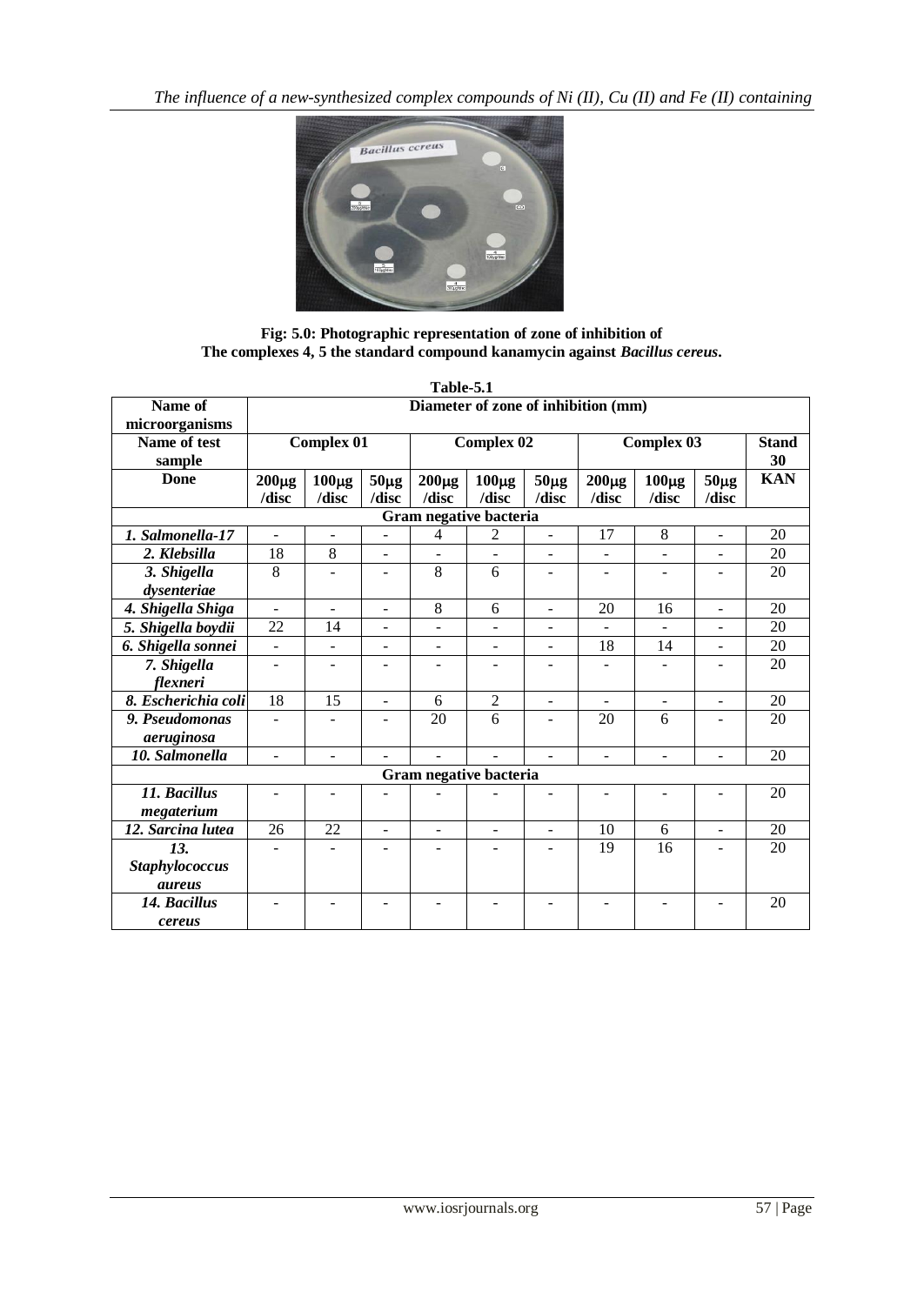|                        |                                     |                   |                          | Table-5.2                |                          |                          |                          |                          |                          |              |
|------------------------|-------------------------------------|-------------------|--------------------------|--------------------------|--------------------------|--------------------------|--------------------------|--------------------------|--------------------------|--------------|
| Name of                | Diameter of zone of inhibition (mm) |                   |                          |                          |                          |                          |                          |                          |                          |              |
| microorganisms         |                                     |                   |                          |                          |                          |                          |                          |                          |                          |              |
| Name of test           |                                     | <b>Complex 04</b> |                          |                          | <b>Complex 05</b>        |                          |                          | <b>Complex 06</b>        |                          | <b>Stand</b> |
| sample                 |                                     |                   |                          |                          |                          |                          |                          |                          |                          | 30           |
| <b>Done</b>            | $200 \mu g$                         | $100\mu g$        | $50\mu g$                | $200\mu g$               | $100\mu g$               | $50\mu g$                | $200\mu g$               | $100\mu g$               | $50\mu g$                | <b>KAN</b>   |
|                        | /disc                               | /disc             | /disc                    | /disc                    | /disc                    | /disc                    | /disc                    | /disc                    | /disc                    |              |
|                        |                                     |                   |                          |                          | Gram negative bacteria   |                          |                          |                          |                          |              |
| 1. Salmonella-17       | 8                                   | $\overline{4}$    | $\overline{\phantom{a}}$ | ۰                        |                          | $\blacksquare$           | $\blacksquare$           | $\blacksquare$           | $\blacksquare$           | 20           |
| 2. Klebsilla           | ÷,                                  | ÷                 | $\overline{\phantom{a}}$ | $\overline{\phantom{0}}$ | $\overline{\phantom{0}}$ | $\overline{a}$           | $\overline{\phantom{a}}$ |                          |                          | 20           |
| 3. Shigella            |                                     |                   |                          | L.                       | L.                       |                          |                          | $\blacksquare$           |                          | 20           |
| dysenteriae            |                                     |                   |                          |                          |                          |                          |                          |                          |                          |              |
| 4. Shigella Shiga      | $\sim$                              | ÷                 | $\overline{\phantom{a}}$ | $\overline{\phantom{0}}$ | $\blacksquare$           | $\overline{a}$           | $\overline{a}$           | $\sim$                   | $\blacksquare$           | 20           |
| 5. Shigella boydii     | $\blacksquare$                      | ۰                 | $\overline{\phantom{a}}$ | 18                       | 16                       | $\overline{a}$           | 8                        | 6                        |                          | 20           |
| 6. Shigella sonnei     | ÷.                                  |                   | $\overline{\phantom{a}}$ | -                        | $\overline{\phantom{a}}$ | $\overline{a}$           |                          |                          |                          | 20           |
| 7. Shigella flexneri   | $\overline{a}$                      | ÷                 | L.                       | $\overline{a}$           | $\overline{\phantom{a}}$ | $\sim$                   | 8                        | 6                        | ÷,                       | 20           |
| 8. Escherichia coli    | L.                                  | ÷                 | L.                       | $\overline{a}$           | $\overline{a}$           | $\mathbf{r}$             | L.                       | L.                       | $\overline{a}$           | 20           |
| 9. Pseudomonas         | $\blacksquare$                      | ۰                 | $\blacksquare$           | ۰                        | $\overline{\phantom{a}}$ | $\overline{\phantom{a}}$ | $\overline{\phantom{a}}$ | $\overline{\phantom{a}}$ | $\overline{\phantom{0}}$ | 20           |
| aeruginosa             |                                     |                   |                          |                          |                          |                          |                          |                          |                          |              |
| 10. Salmonella         | 10                                  | $\overline{8}$    | $\overline{a}$           | 18                       | 14                       | ÷.                       |                          |                          |                          | 20           |
| Gram negative bacteria |                                     |                   |                          |                          |                          |                          |                          |                          |                          |              |
| 11. Bacillus           |                                     |                   |                          |                          |                          | $\blacksquare$           | 8                        |                          | ÷                        | 20           |
| megaterium             |                                     |                   |                          |                          |                          |                          |                          |                          |                          |              |
| 12. Sarcina lutea      |                                     |                   | $\blacksquare$           | L,                       | $\overline{\phantom{a}}$ | $\overline{\phantom{a}}$ |                          |                          |                          | 20           |
| 13. Staphylococcus     | 8                                   | $\overline{2}$    |                          |                          |                          |                          |                          |                          |                          | 20           |
| <i>aureus</i>          |                                     |                   |                          |                          |                          |                          |                          |                          |                          |              |
| 14. Bacillus cereus    | 10                                  | ÷,                |                          | 24                       | 20                       | $\overline{a}$           |                          | $\overline{\phantom{a}}$ | $\overline{a}$           | 20           |

The present work also determined the minimum inhibitory concentration of the more active complexes 1, 3, 5 by a serial dilution method. The tube of broth medium (1mL) containing graded doses of sample were incubated with the test organisms. After suitable incubation growth occurred in these inhibitory tubes, where the concentration of the sample was below the inhibitory level, the culture became turbid (cloudy). The growth of the microorganisms was not observed above the inhibitory level and the growth of the microorganisms was not observed above the inhibitory level and the tubes remained clear. The minimum inhibitory results are furnished in Table-5.3.

| <b>Test organism</b>       | <b>Complex 1</b> | <b>Complex 3</b> | <b>Complex 5</b> |  |  |  |  |  |  |
|----------------------------|------------------|------------------|------------------|--|--|--|--|--|--|
|                            | $MIC(\mu g/ml)$  |                  |                  |  |  |  |  |  |  |
| Salmonella-17              | 64               | 128              | 64               |  |  |  |  |  |  |
| <b>Klebsilla</b>           | 64               | 128              | 64               |  |  |  |  |  |  |
| Shigella dysenteriae       | 32               | 128              | 64               |  |  |  |  |  |  |
| Shigella Shiga             | 64               | 64               | 64               |  |  |  |  |  |  |
| Shigella boydii            | 64               | 128              | 64               |  |  |  |  |  |  |
| Shigella sonnei            | 128              | 128              | 64               |  |  |  |  |  |  |
| Shigella flexneri          | 64               | 128              | 128              |  |  |  |  |  |  |
| Escherichia coli           | 64               | 128              | 64               |  |  |  |  |  |  |
| Pseudomonas aeruginosa     | 64               | 128              | 64               |  |  |  |  |  |  |
| <b>Salmonella</b>          | 64               | 128              | 64               |  |  |  |  |  |  |
| <b>Bacillus megaterium</b> | 64               | 128              | 64               |  |  |  |  |  |  |
| Sarcina lutea              | 64               | 64               | 64               |  |  |  |  |  |  |
| Staphylococcus aureus      | 64               | 128              | 32               |  |  |  |  |  |  |
| <b>Bacillus cereus</b>     | 64               | 128              | 64               |  |  |  |  |  |  |